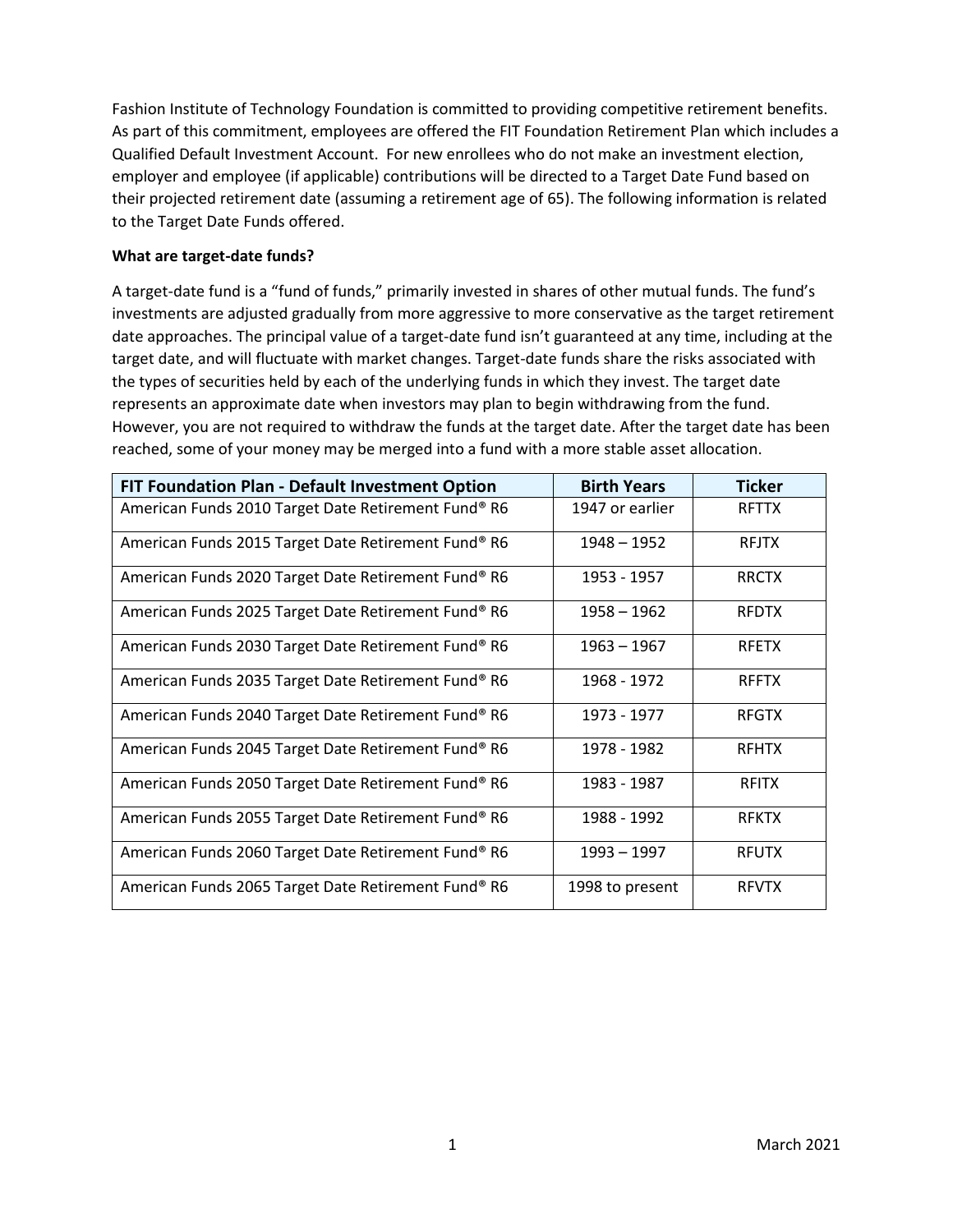### **Recordkeeping and investment management fees**

In addition to the fees and expenses associated with the target-date funds, there is exposure to the fees and expenses associated with the underlying mutual funds, as well. When making decisions about your retirement plan account, it's important to understand the fees associated with many of the plan's services and investments. Some fees may be paid by your employer; others may be paid by you based on the services and investments you choose.

### **General administrative services**

Your plan charges an annual administrative fee to cover services such as recordkeeping, legal, accounting, investment advisory, and other plan and participant services.\*

Your plan will assess an annual plan servicing fee of up to 0.38% (\$3.80 per \$1,000 invested) on all mutual funds, which will be deducted proportionally from each of your investments on a quarterly basis. This fee will be assessed to each investment you choose within the plan and will vary depending on the portion of the administrative fee that is funded by that investment's revenue sharing. If the revenue sharing amount is less than 0.38%, the difference is applied as a plan servicing fee. The plan servicing fee will be applied to your account on the last business day of each quarter and will be identified as a "TIAA Plan Servicing Fee" on your quarterly statements.

\*Plan servicing fees can be deducted from investment options in Retirement Choice and Retirement Choice Plus contracts. However, plan servicing fees cannot be deducted from annuities in Retirement Annuity, Group Retirement Annuity, Supplemental Retirement Annuity and Group Supplemental Retirement Annuity contracts.

### **Investment-specific services**

Each of the plan's investment options has a fee for investment management and associated services. Plan participants generally pay for these costs through what is called an expense ratio. Expense ratios are displayed as a percentage of assets. For example, an expense ratio of 0.50% means a plan participant pays \$5 annually for every \$1,000 in assets. Taking the expense ratio into consideration allows you to compare investment fees.

In some cases, investment providers share in the cost of plan administration. This practice is called "revenue sharing." An investment manager, distribution company or transfer agent may pay a portion of a mutual fund's expense ratio from their revenues to a plan recordkeeper, such as TIAA, for keeping track of the ownership of the mutual fund's shares and other shareholder services. Any revenue shared by an investment provider is included as part of each investment's expense ratio (it is not in addition to the published expense ratios).

Please note that TIAA Traditional, TIAA Real Estate Account and all CREF Annuity accounts do not have revenue sharing. Rather, TIAA may apply a "plan services expense offset" to the plan's administrative and recordkeeping costs for these investment options.

For information on investment-specific expenses and fees, please refer to the investment table provided below. You can also find the expense ratios and other fees and expenses at TIAA.org or in the prospectuses at TIAA.org/performance.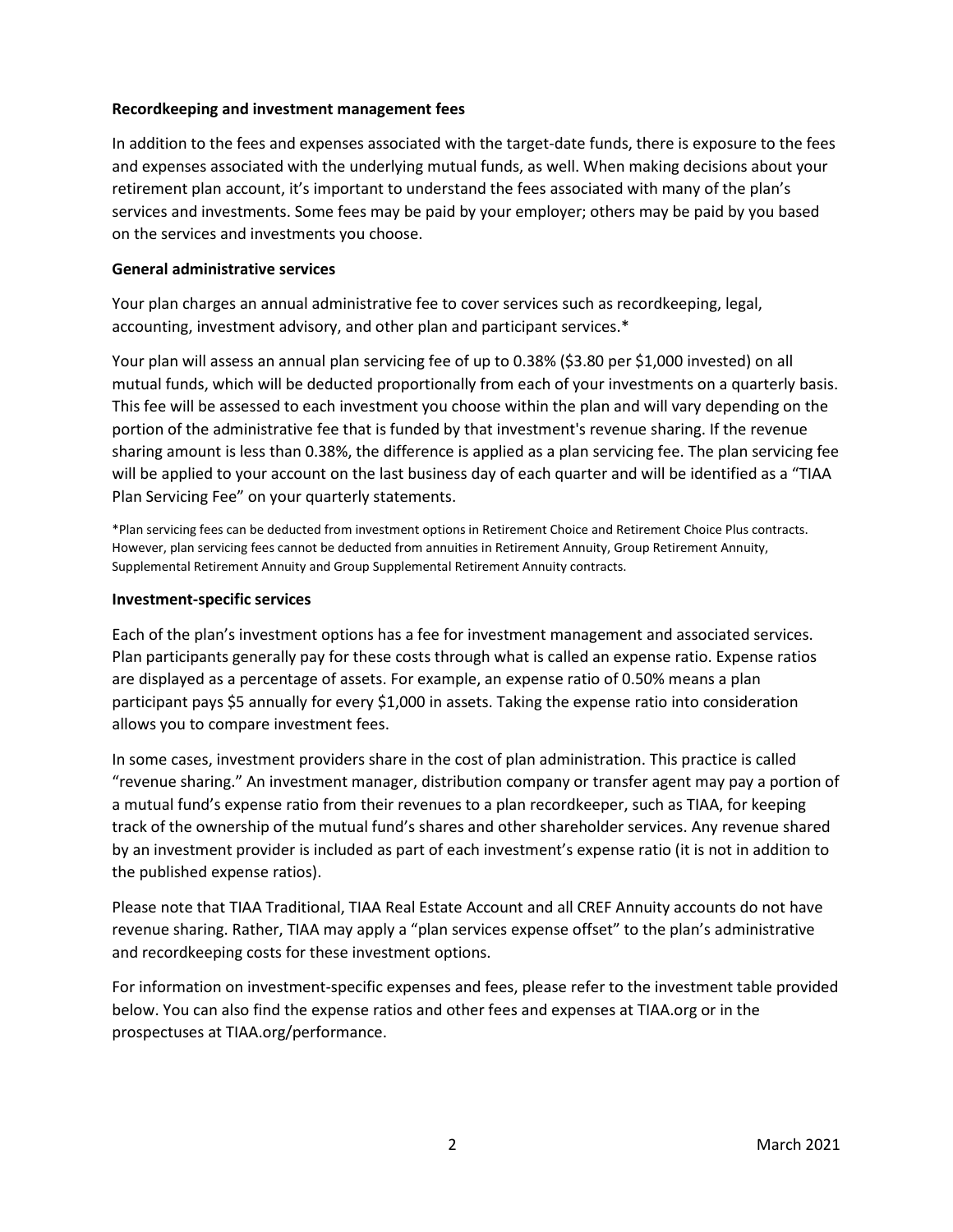#### **Fashion Institute of Technology Foundation retirement plans investment menu and fees**

The following table details the mutual fund investments in the plan and any associated TIAA plan servicing fee. The total administrative fee equals the revenue share plus the TIAA plan servicing fee.

|                                                                           |               | <b>Investment Expenses</b>                                   |                                                           | <b>Plan Servicing Fee Calculations</b><br>$(A+B=C)$    |                                                                 |                                   |  |
|---------------------------------------------------------------------------|---------------|--------------------------------------------------------------|-----------------------------------------------------------|--------------------------------------------------------|-----------------------------------------------------------------|-----------------------------------|--|
| <b>Account or Fund</b>                                                    | <b>Ticker</b> | <b>Gross</b><br><b>Expense</b><br>Ratio <sup>1</sup><br>(96) | <b>Net</b><br><b>Expense</b><br>Ratio <sup>1</sup><br>(%) | $\mathbf{A}$<br>Revenue<br>Sharing <sup>2</sup><br>(%) | <b>B. Plan</b><br><b>Servicing</b><br>$\mathsf{F}ee^3$<br>$(*)$ | C. Total<br>Admin.<br>Fee<br>(96) |  |
| American Funds 2010 Target Date<br>Retirement Fund <sup>®</sup> Class R-6 | <b>RFTTX</b>  | 0.310                                                        | 0.310                                                     | 0.000                                                  | 0.380                                                           | 0.380                             |  |
| American Funds 2015 Target Date<br>Retirement Fund® Class R-61            | <b>RFJTX</b>  | 0.310                                                        | 0.310                                                     | 0.000                                                  | 0.380                                                           | 0.380                             |  |
| American Funds 2020 Target Date<br>Refirement Fund <sup>®</sup> Class R-6 | <b>RRCTX</b>  | 0.310                                                        | 0.310                                                     | 0.000                                                  | 0.380                                                           | 0.380                             |  |
| American Funds 2025 Target Date<br>Retirement Fund® Class R-6             | <b>RFDTX</b>  | 0.330                                                        | 0.330                                                     | 0.000                                                  | 0.380                                                           | 0.380                             |  |
| American Funds 2030 Target Date<br>Retirement Fund <sup>®</sup> Class R-6 | <b>RFETX</b>  | 0.350                                                        | 0.350                                                     | 0.000                                                  | 0.380                                                           | 0.380                             |  |
| American Funds 2035 Target Date<br>Retirement Fund® Class R-61            | <b>RFFTX</b>  | 0.370                                                        | 0.370                                                     | 0.000                                                  | 0.380                                                           | 0.380                             |  |
| American Funds 2040 Target Date<br>Refirement Fund <sup>®</sup> Class R-6 | <b>RFGTX</b>  | 0.380                                                        | 0.380                                                     | 0.000                                                  | 0.380                                                           | 0.380                             |  |
| American Funds 2045 Target Date<br>Retirement Fund <sup>®</sup> Class R-6 | <b>RFHTX</b>  | 0.380                                                        | 0.380                                                     | 0.000                                                  | 0.380                                                           | 0.380                             |  |
| American Funds 2050 Target Date<br>Refirement Fund <sup>®</sup> Class R-6 | <b>RFITX</b>  | 0.390                                                        | 0.390                                                     | 0.000                                                  | 0.380                                                           | 0.380                             |  |
| American Funds 2055 Target Date<br>Retirement Fund® Class R-6             | <b>RFKTX</b>  | 0.400                                                        | 0.400                                                     | 0.000                                                  | 0.380                                                           | 0.380                             |  |
| American Funds 2060 Target Date<br>Refirement Fund <sup>®</sup> Class R-6 | <b>RFUTX</b>  | 0.410                                                        | 0.410                                                     | 0.000                                                  | 0.380                                                           | 0.380                             |  |
| American Funds 2065 Target Date<br>Refirement Fund® Class R-6             | <b>RFVTX</b>  | 0.450                                                        | 0.410                                                     | 0.000                                                  | 0.380                                                           | 0.380                             |  |

1 Gross expense ratio includes all of an investment's expenses. Net expense ratio takes into account any investment fee waivers and expense reductions, giving an indication of what is currently being charged.

2 "Revenue sharing" describes the practice of an investment manager, distribution company or transfer agent paying a portion, of a mutual fund's expense ratio from their revenues to a plan recordkeeper for keeping track of the ownership of the mutual fund's shares and other shareholder services. Any revenue shared by an investment provider is included as part of each investment's expense ratio (it is not in addition to the published expense ratios). Please note that TIAA Traditional, TIAA Real Estate Account and all CREF Annuity accounts do not have revenue sharing. Rather, TIAA may provide a "plan services expense offset" that may be applied to the plan's administrative and recordkeeping costs. A plan services expense offset is a reduction to the TIAA recordkeeping fee that TIAA and your plan sponsor agreed to for TIAA's recordkeeping services. The reduction may be available when TIAA and CREF products are offered through the plan.

3 If an investment's revenue sharing amount exceeds 0.38%, no additional plan servicing fee is assessed. If the revenue sharing amount is less than 0.38%, the difference is applied as a plan servicing fee.